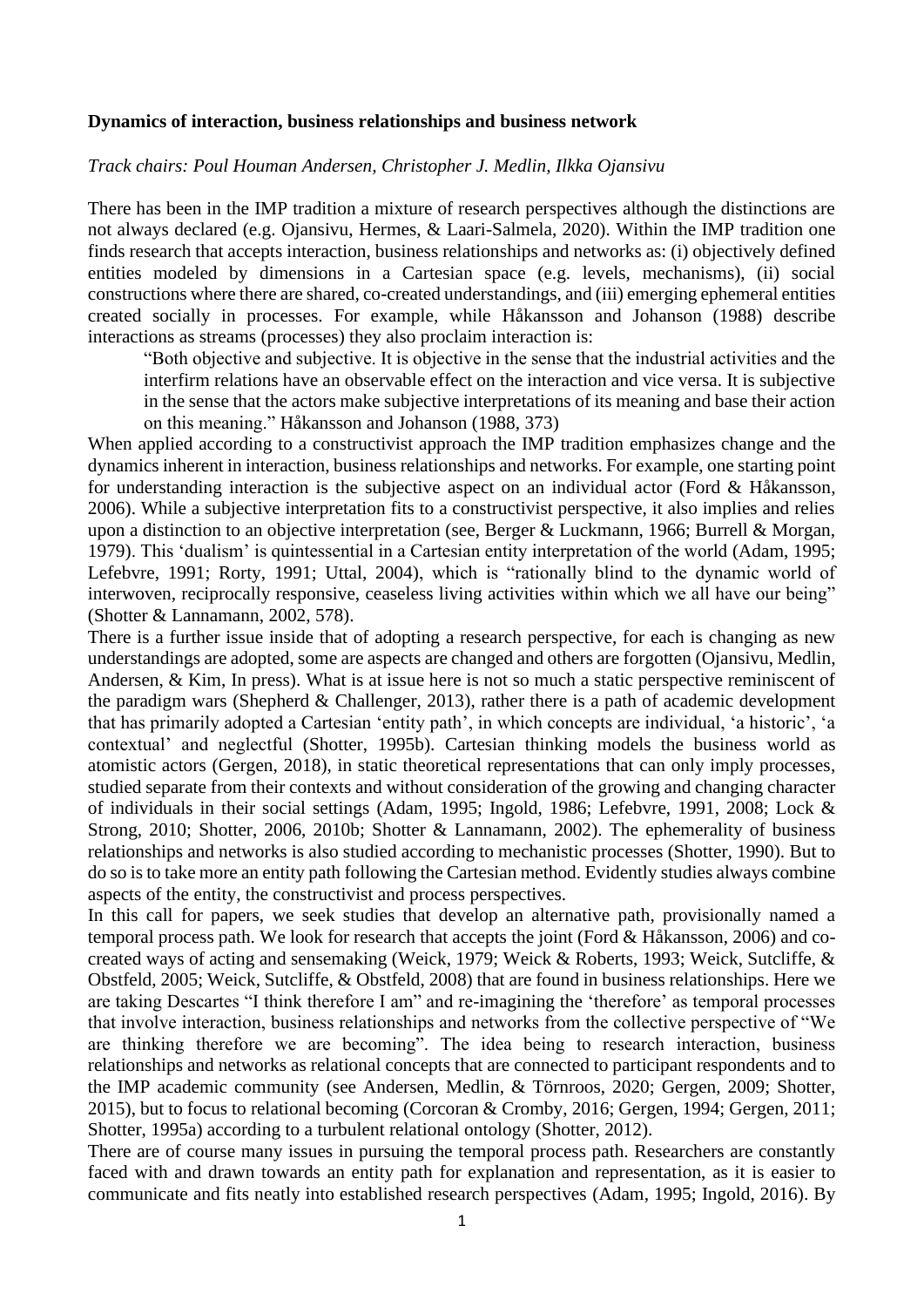contrast the proposed temporal process path recognizes: (i) each event is specific and particular with its own historic and contextual setting (Gergen, 1994, 1997; Shotter, 2010a, 2011), (ii) constructions of time and temporalities requires care to study (Adam, 1995), (iii) contexts are social constructions (Shotter, 1985; 1993, 2011), and (iv) processes are joint social constructions with a longitudinal life in which, rather than logically within systems, the interdependencies are temporal.

The IMP tradition has for some time been pursuing the temporal process path. For example studies in the IMP tradition have been cognizant of processes, time and the temporalities of actors in the empirical domain (see the special issue Halinen, Medlin, & Törnroos, 2012), and their acting together in a joint fashion is noted (Ford & Håkansson, 2006) although hardly studied. Business relationships are developed in time through interaction between actors (Håkansson, 1982), as are networks (Håkansson & Snehota, 1995), but the way temporal processes are involved as contexts and situations for relating and networking deserve further research.

Following a temporal process path of academic development seems difficult and against the grain, but this may only be our academic training and the inertia of our academic communities (Ojansivu et al., In press). However, when one considers the advances made in following an entity path of academic development, there appears a great opportunity in developing an understanding of the alternative path, for all research perspectives.

We look for studies that consider:

- Any problematizing of central IMP concepts, such as atmosphere, embeddedness, enactment, joint action, interdependence, dyads, triads, interconnectedness, and representation from a process (withness) perspective.
- Contextual matters: Explore processes of networking and relating as constructed contexts within which interactions, business relationships and specific focal networks are changing.
- New and interesting methods and means for analyzing temporal processes.
- Addressing how change and ephemeral stabilities unfold at different viscosities in networks and how this impacts dynamics.
- Business interaction from different perspectives concurrently.
- Linking interactivity to commitments and to wider understandings within networks.
- Theoretically framing the nature and networking consequences of business actor strategizing efforts, on-going interventions and resistances, as they unfold over time.
- Give birth to new research methods that enable the empirical pursuit of the temporal process path.
- Conceptualizing interaction, business relationships and networks without resorting to dualisms.
- Address how shared understandings 'temporarily stabilize and disrupt' business network practices/logics (and how they multiply, diverge or fade).

## *References*

Adam, B. (1995). *Timewatch: The social analysis of time*. Cambridge: Polity Press.

- Andersen, P. H., Medlin, C. J., & Törnroos, J.-Å. (2020). Re-appraising interaction and process for industrial network research: The future plunging mirror hall metaphor. *Industrial Marketing Management, 91*(November), 627-638.
- Berger, P. L., & Luckmann, T. (1966). *The Social Construction of Reality: A Treatise in the Sociology of Knowledge*. New York: Doubleday.
- Burrell, G., & Morgan, G. (1979). *Sociological paradigms and organisational analysis*. London: Heinemann.

Corcoran, T., & Cromby, J. (2016). *Joint action: Essays in honour of John Shotter*: Routledge.

Ford, D., & Håkansson, H. (2006). The Idea of Business Interaction. *The IMP Journal, 1*(1), 4-27.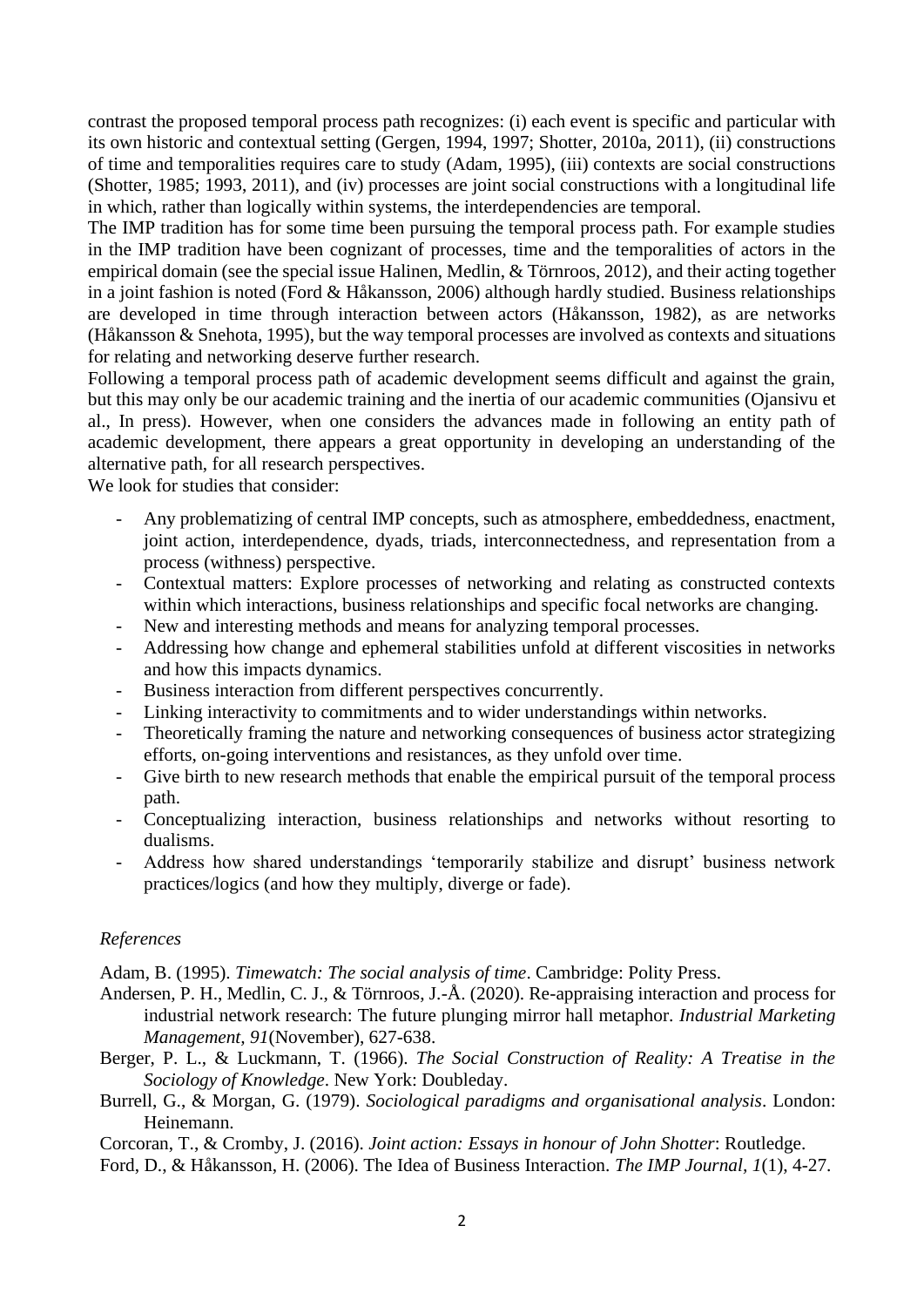- Gergen, K. J. (1994). *Realities and relationships: Soundings in social construction*. Cambridge: Harvard university press.
- Gergen, K. J. (1997). Crisis in representation *Realities and relationships: Soundings in social construction* (pp. 30-63): Harvard university press.
- Gergen, K. J. (2009). *Relational being: Beyond self and community*: Oxford University Press.
- Gergen, K. J. (2011). Relational Being: A Brief Introduction. *Journal of Constructivist Psychology, 24*(4), 280-282.
- Gergen, K. J. (2018). Human Essence: Toward A Relational Reconstruction. In J. Dovidio & M. van Zomeran (Eds.), *The Oxford Handbook Of The Human Essence* (pp. 247-260). Oxford: Oxford university press.
- Håkansson, H. (1982). *International Marketing and Purchasing of Industrial Goods: An interaction approach*. Chichester: Wiley.
- Håkansson, H., & Johanson, J. (1988). Formal and Informal Cooperation Strategies in International Industrial Networks. In F. J. Contractor & P. Lorange (Eds.), *Cooperative Strategies in International Business* (pp. 369-379). Lexington, MA: Lexington Books.
- Håkansson, H., & Snehota, I. (Eds.). (1995). *Developing Relationships in Business Networks*. London: International Thomson Business Press.
- Halinen, A., Medlin, C. J., & Törnroos, J.-Å. (2012). Time and process in business network research. *Industrial Marketing Management, 41*(2), 215-223.
- Ingold, T. (1986). *Evolution and social life*: Cambridge.
- Ingold, T. (2016). *Lines: a brief history*: Routledge.
- Lefebvre, H. (1991). *The production of space* (D. Nicholson-Smith, Trans. Vol. 142): Oxford Blackwell.
- Lefebvre, H. (2008). *Critique of everyday life: Foundations for a sociology of the everyday* (Vol. 2): Verso.
- Lock, A., & Strong, T. (2010). *Social constructionism: Sources and stirrings in theory and practice*: Cambridge University Press.
- Ojansivu, I., Hermes, J., & Laari-Salmela, S. (2020). Business relationships in the industrial network literature: Three approaches and their underlying assumptions. *Industrial Marketing Management, 87*(May), 181-195.
- Ojansivu, I., Medlin, C. J., Andersen, P. H., & Kim, W. (In press). Using a 'lens' to re-search business markets, relationships and networks: Tensions, challenges and possibilities. *Industrial Marketing Management*.
- Rorty, R. (1991). *Objectivity, relativism, and truth* (Vol. 1). Cambridge: Cambridge University Press.
- Shepherd, C., & Challenger, R. (2013). Revisiting Paradigm(s) in Management Research: A Rhetorical Analysis of the Paradigm Wars. *International Journal of Management Reviews, 15*(2), 225-244.
- Shotter, J. (1985). Accounting for place and space. *Environment and Planning D: Society and Space, 3*(4), 447-460.
- Shotter, J. (1990). Underlabourers for science, or toolmakers for society? *History of the human sciences, 3*(3), 443-457.
- Shotter, J. (1993). *Conversational realities: constructing life through language* Sage.
- Shotter, J. (1995a). In Conversation: Joint Action, Shared Intentionality and Ethics. *Theory & Psychology, 5*(1), 49-73.
- Shotter, J. (1995b). A `Show' of Agency is Enough. *Theory & Psychology, 5*(3), 383-390.
- Shotter, J. (2006). Understanding Process From Within: An Argument for 'Withness'-Thinking. *Organization Studies, 27*(4), 585-604.
- Shotter, J. (2010a). Relational Practices and the Emergence of the Uniquely New *Relational Practices, Participative Organizing* (pp. 241-259): Emerald Group Publishing Limited.